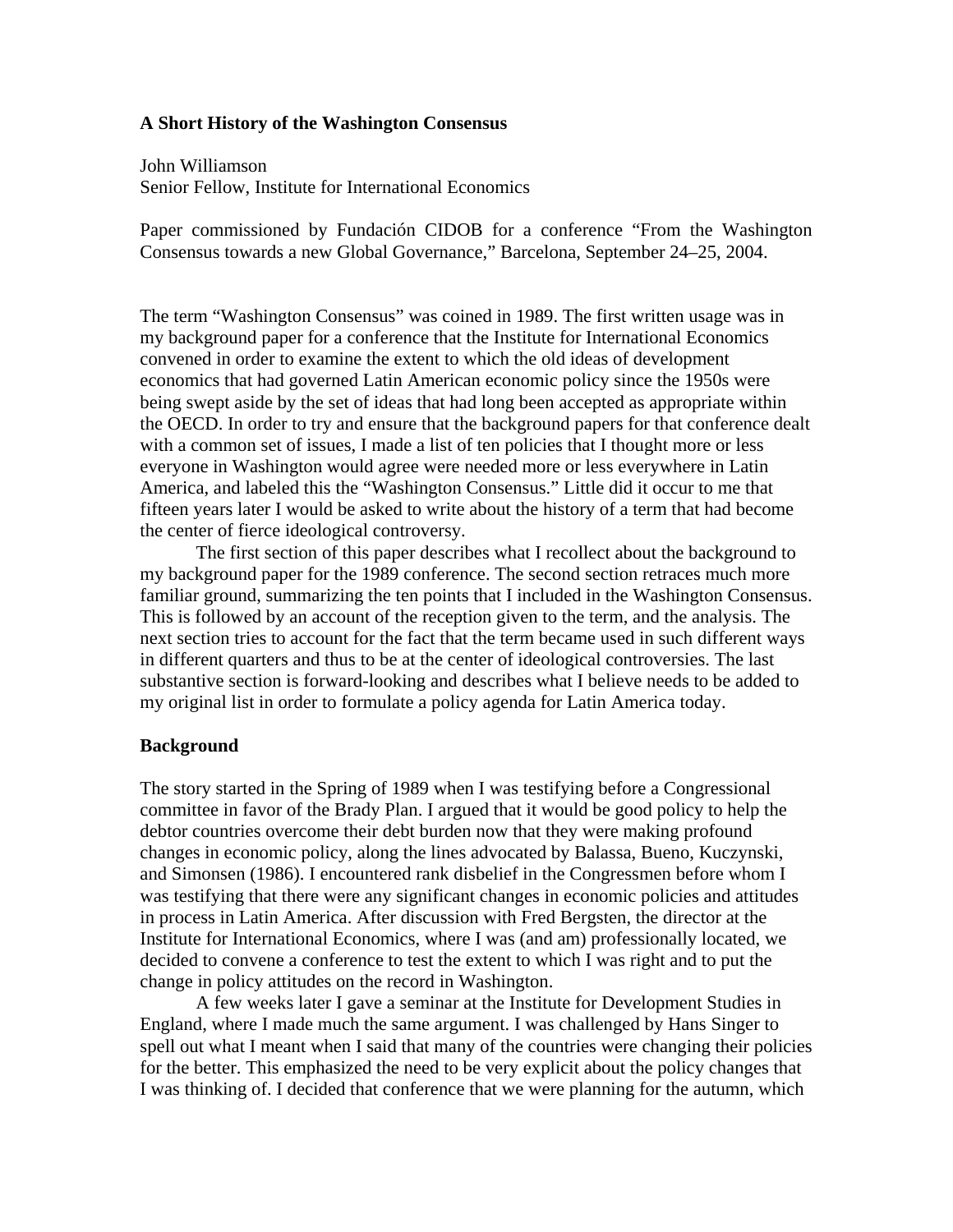we decided to call "Latin American Adjustment: How Much Has Happened?" needed a background paper that would spell out the substance of the policy changes we were interested in. That paper was entitled "What Washington Means by Policy Reform" and was sent to the ten authors who had agreed to write country studies for our conference to try and make sure that they addressed a common set of issues in their papers.

That paper said inter alia on its opening page:

Th[is] paper identifies and discusses 10 policy instruments about whose proper deployment Washington can muster a reasonable degree of consensus….The paper is intended to elicit comment on both the extent to which the views identified *do* indeed command a consensus and on whether they *deserve* to command it. It is hoped that the country studies to be guided by this background paper will comment on the extent to which the Washington consensus is shared in the country in question….

The Washington of this paper is both the political Washington of Congress and senior members of the administration and the technocratic Washington of the international financial institutions, the economic agencies of the U.S. government, the Federal Reserve Board, and the think tanks. The Institute for International Economics made a contribution to codifying and propagating several aspects of the Washington consensus in its publication *Toward Renewed Economic Growth in Latin America* (Balassa et al. 1986).

 My opinion at that time was that views had pretty much coalesced on the sort of policies that had long been advocated by the OECD. I specifically did not believe that most of the "neoliberal" innovations<sup>1</sup> of the Reagan administration in the United States or the Thatcher government in Britain had survived the demise of the former (Mrs. Thatcher's government was still in its death throes at the time). The exception was privatization, which was Mrs. Thatcher's personal gift to the economic policy agenda of the world, and which by 1989 had proved its worth. But I thought all the other new ideas with which Reagan and Thatcher had entered office, notably monetarism, supply-side economics, and minimal government, had by then been discarded as impractical or undesirable fads, so no trace of them can be found in what I labeled the "Washington Consensus." Of course, acceptance as relevant to the developing world of ideas that had long been motherhood and apple pie in the developed world was a momentous change. All through the Cold War the world had remained frozen in the 1950s' classification of First, Second, and Third Worlds, each of which was assumed to have its own distinct set of economic laws. 1989 marked the end of the Second World, to the great relief of most of its subjects, and also the end of the intellectual apartheid that had so long assumed that citizens of the Third World behaved quite differently to those of the First World. But the globalization of knowledge never meant general acceptance of neoliberalism by any definition I know of.

1

 $1$  I use the word "neoliberalism" in its original sense, to refer to the doctrines espoused by the Mont Pelerin Society. If there is another definition, I would love to hear what it is so that I can decide whether neoliberalism is more than an intellectual swear word.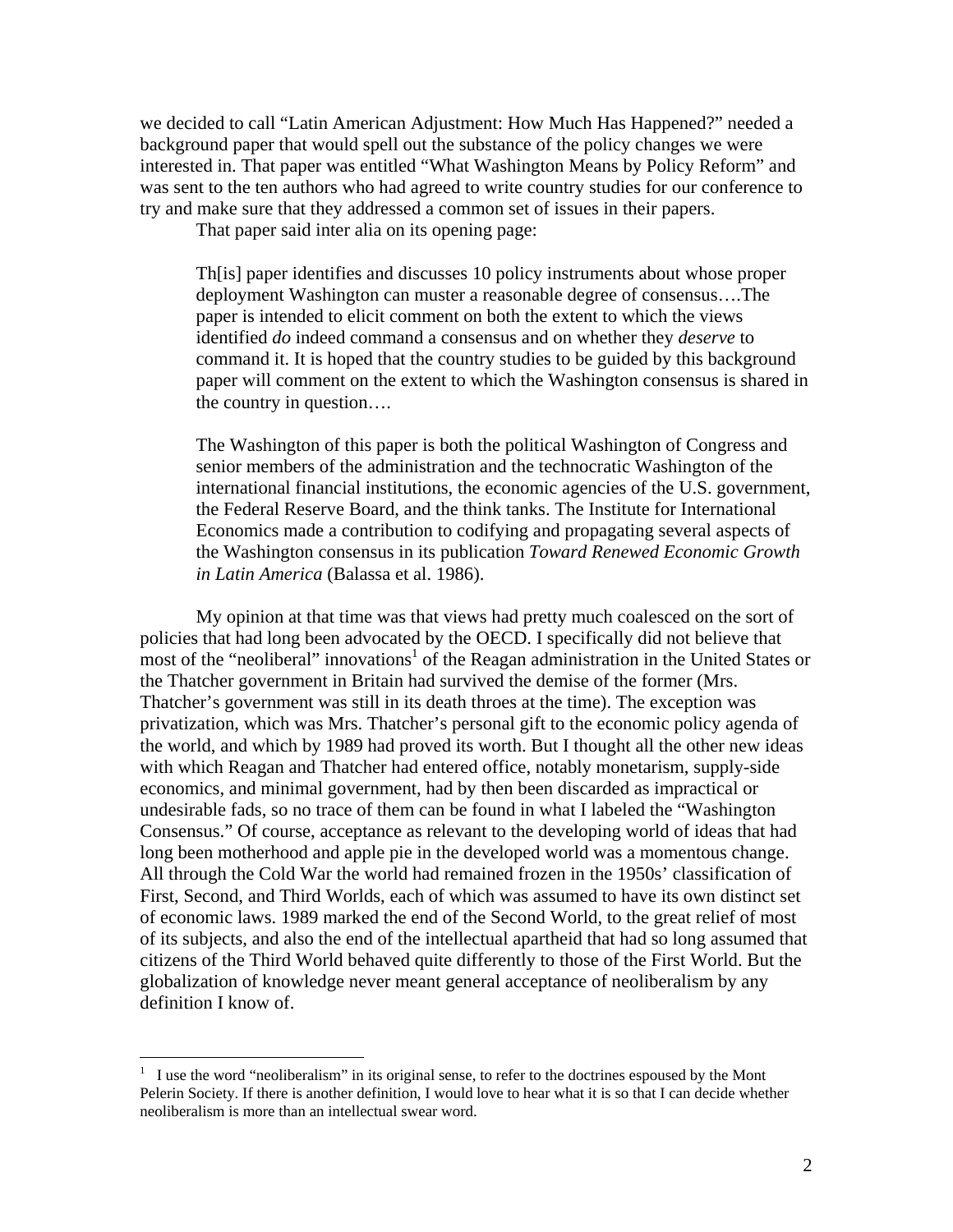# **Content of the Original List**

The ten reforms that constituted my list were as follows.

- 1. **Fiscal Discipline**. This was in the context of a region where almost all countries had run large deficits that led to balance of payments crises and high inflation that hit mainly the poor because the rich could park their money abroad.
- 2. **Reordering Public Expenditure Priorities**. This suggested switching expenditure in a progrowth and propoor way, from things like nonmerit subsidies to basic health and education and infrastructure. It did *not* call for all the burden of achieving fiscal discipline to be placed on expenditure cuts; on the contrary, the intention was to be strictly neutral about the desirable size of the public sector, an issue on which even a hopeless consensus-seeker like me did not imagine that the battle had been resolved with the end of history that was being promulgated at the time.
- 3. **Tax Reform**. The aim was a tax system that would combine a broad tax base with moderate marginal tax rates.
- 4. **Liberalizing Interest Rates**. In retrospect I wish I had formulated this in a broader way as financial liberalization, stressed that views differed on how fast it should be achieved, and—especially—recognized the importance of accompanying financial liberalization with prudential supervision.
- 5. **A Competitive Exchange Rate<sup>2</sup>** . I fear I indulged in wishful thinking in asserting that there was a consensus in favor of ensuring that the exchange rate would be competitive, which pretty much implies an intermediate regime; in fact Washington was already beginning to edge toward the two-corner doctrine which holds that a country must either fix firmly or else it must float "cleanly".
- 6. **Trade Liberalization**. I acknowledged that there was a difference of view about how fast trade should be liberalized, but everyone agreed that was the appropriate direction in which to move.
- 7. **Liberalization of Inward Foreign Direct Investment**. I specifically did not include comprehensive capital account liberalization, because I did not believe that did or should command a consensus in Washington.
- 8. **Privatization**. As noted already, this was the one area in which what originated as a neoliberal idea had won broad acceptance. We have since been made very conscious that it matters a lot how privatization is done: it can be a highly corrupt process that transfers assets to a privileged elite for a fraction of their true value, but the evidence is that it brings benefits (especially in terms of improved service coverage) when done properly, and the privatized enterprise either sells into a competitive market or is properly regulated.
- 9. **Deregulation**. This focused specifically on easing barriers to entry and exit, not on abolishing regulations designed for safety or environmental reasons, or to govern prices in a non-competitive industry.

<sup>&</sup>lt;sup>2</sup> I have seen it asserted that a competitive exchange rate is the same as an undervalued rate. Not so; a competitive rate is a rate that is not overvalued, i.e. that is *either* undervalued *or* correctly valued. My fifth point reflects a conviction that overvalued exchange rates are worse than undervalued rates, but a rate that is nether overvalued nor undervalued is better still.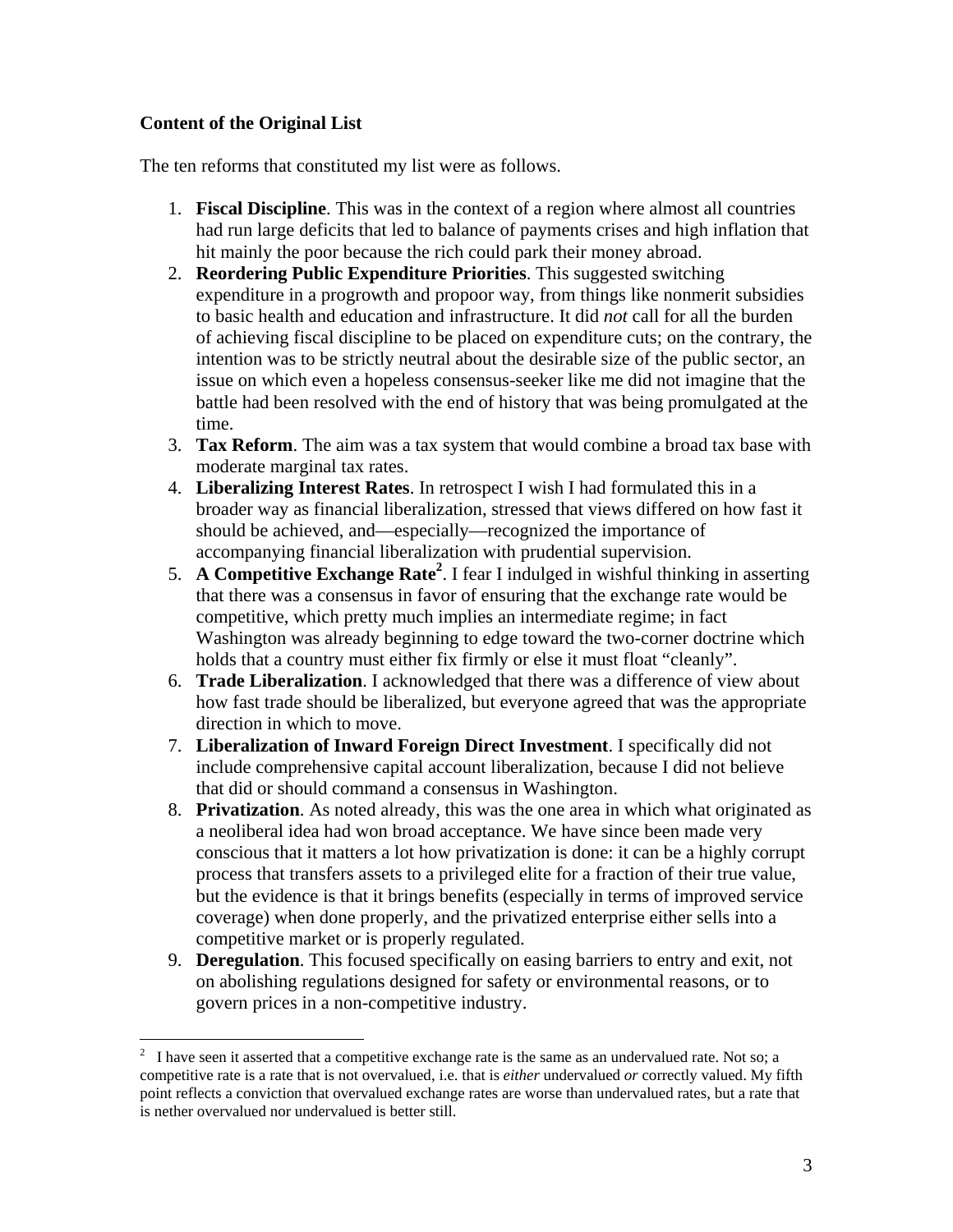10. **Property Rights**. This was primarily about providing the informal sector with the ability to gain property rights at acceptable cost (inspired by Hernando de Soto's analysis).

## **First Reactions**

 $\overline{a}$ 

The three American discussants whom I had invited to react to my paper were Richard Feinberg (then at the Overseas Development Council), Stanley Fischer (then Chief Economist at the World Bank), and Allan Meltzer (then as now a professor at Carnegie-Mellon University). Feinberg and Meltzer were intended to make sure that I had not represented as consensual anything that one or other side of the political spectrum would regard as rubbish, while Fischer would play the same safeguard role as regards the IFIs.

 Fischer was most supportive of the basic thrust of the paper, saying that "there are no longer two competing economic development paradigms" and that "Williamson has captured the growing Washington consensus on what the developing countries should do." But he pointed to some areas that I had not commented on and where sharp disagreements remained, such as the environment, military spending, a need for more comprehensive financial reform than freeing interest rates, bringing back flight capital, and freeing flows of financial capital.<sup>3</sup> It was not my intent to argue that controversy had ended, so I would not take issue with his contention that there remained sharp disagreements on a number of issues (including the desirability of capital account liberalization). And my initial paper did indeed formulate the financial liberalization question too narrowly.

 Meltzer expressed his pleasure at finding how much the mainstream had learned (according to my account) about the futility of things like policy activism, exploiting the unemployment/inflation tradeoff, and development planning. The two elements of my list on which he concentrated his criticism were once again the interest rate question (though here he focused more on my interim objective of a positive but moderate real interest rate than on the long run objective of interest rate liberalization) and a competitive exchange rate. The criticism of the interest rate objective I regard as merited. His alternative to a competitive exchange rate, namely a currency board, would certainly not be consensual, but the fact that he raised this issue was my first warning that on the exchange rate question I had misrepresented the degree of agreement in Washington.

 Feinberg started off by suggesting that there really was not much of a consensus at all, but his comment mellowed as it progressed, and he concluded by saying that there was convergence on key concepts though still plenty to argue about. His most memorable line does not appear in his written comment but consisted of the suggestion that I should have labeled my list the Universal Convergence rather than the Washington Consensus, since the extent of agreement is far short of consensus but runs far wider than Washington. He was of course correct on both points, but it was too late to change the terminology.

<sup>3</sup> Interestingly, in the light of his position when first deputy managing director of the IMF, he wrote: "I fear rather that much of Washington does believe strongly that financial capital flows should not be constrained, but that it has simply not yet focused on the problem."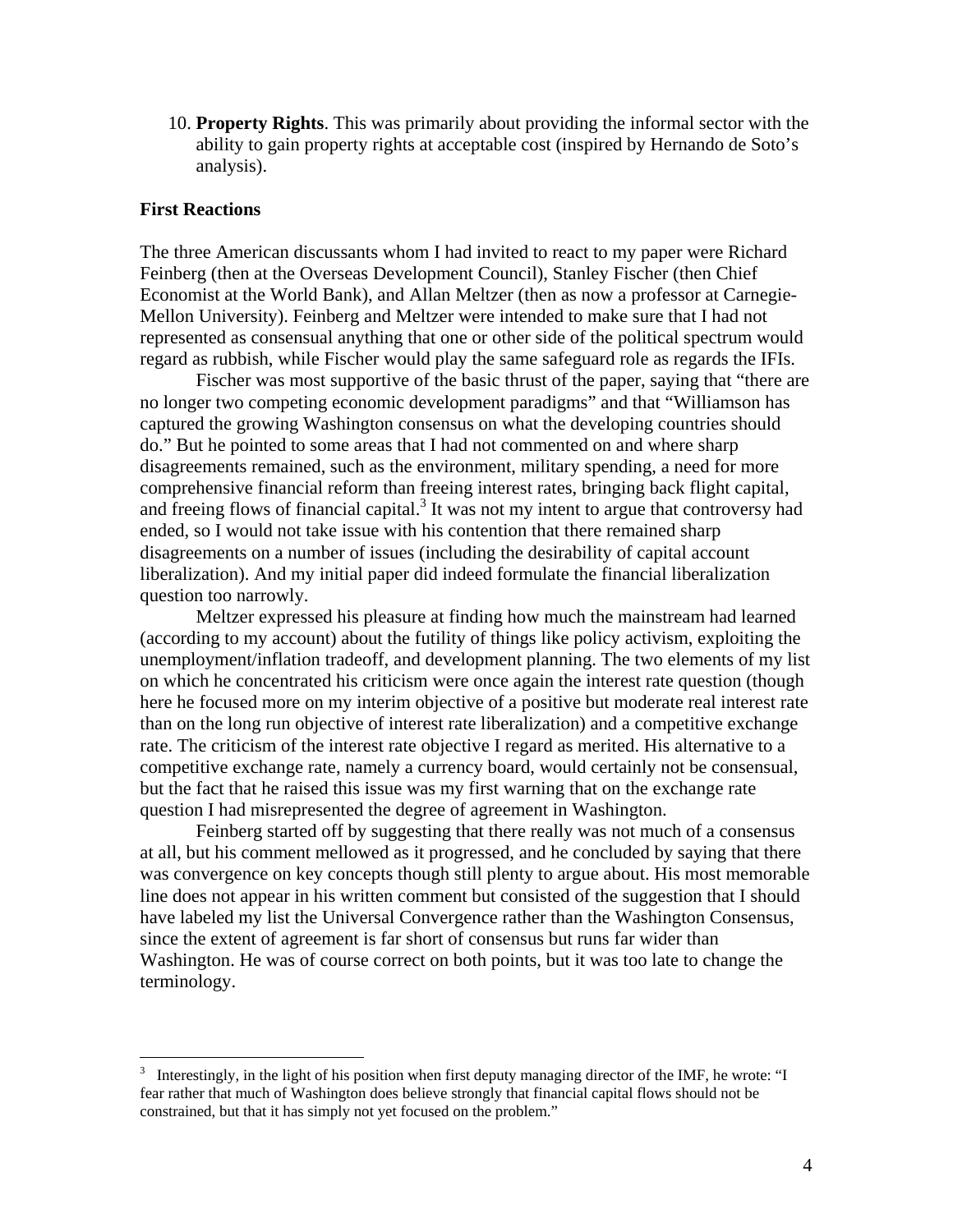The point about how much more apt it would have been to refer to a universal convergence rather than a Washington consensus was rubbed home in a fourth comment, by Patricio Meller of CIEPLAN in Santiago de Chile.

 In the months that followed I participated in several meetings where I not only argued that the policies included in my ten points were in fact being adopted fairly widely in Latin America, as our conference had confirmed, but also that this was a good thing and that lagging countries should catch up. I know that I never regarded those ten points as constituting the whole of what should be on the policy agenda, but perhaps I was not always as careful in spelling that out as I should have been.

 The two points in my original list that seem to me in retrospect least adequate as a summary of conventional thinking are the two identified by Allan Meltzer, namely financial liberalization and exchange-rate policy. The agenda for financial liberalization went broader than interest rates, to include most importantly the liberalization of credit flows, and (as Joe Stiglitz has often pointed out) it needed to be supplemented by prudential supervision if it were not to lead almost inexorably to financial crisis. We already had the experience of the Southern Cone liberalization of the late 1970s to emphasize that point, so I clearly should not have overlooked it. On exchange rate policy I fear I was guilty of wishful thinking in suggesting that opinion had coalesced on something close to my own view, whereas in fact I suspect that even then a majority of Washington opinion would have plumped for either the bipolar view or else (like Meltzer) one of the poles.

In arguing that lagging countries should catch up with the policy reforms on my list, I argued on occasion that the East Asian NICs had broadly followed those policies. A Korean discussant (whose name I regret to say escapes me) at a conference in Madison challenged this contention; he argued that their macro policies had indeed been prudent, but also asserted (like Alice Amsden and Robert Wade) that their microeconomic policies had involved an active role for the state quite at variance with the thrust of points 4 and 6- 9 of my list. I think one has to concede that some of the East Asian countries, notably Korea and Taiwan, were far from pursuing laissez-faire during their years of catch-up growth, but this does not prove that their rapid growth was attributable to their departure from liberal policies, as critics of the Washington Consensus seem to assume axiomatically. There were after all two other East Asian countries that grew comparably rapidly, in which the state played a much smaller role. Indeed, one of those—namely Hong Kong—was the closest to a model of laissez-faire that the world has ever seen. It would seem to me more natural to attribute the fast growth of the East Asian NICs to what they had in common, such as fiscal prudence, high savings rates, work ethic, competitive exchange rates, and a focus on education, rather than to what they did differently, such as industrial policy, directed credit, and import protection.

Incidentally, one should compare the policy stance of Korea and Taiwan with that of other developing countries, not with a textbook model of perfect competition. Most of the countries that failed to grow comparably fast were even less liberal. So even if it was wrong to treat the East Asian NICs as pin-up examples of the Washington Consensus in action, it is even more misleading to treat them as evidence for rejecting microeconomic liberalization. That controversy cannot be resolved by any simple appeal to what happened in East Asia.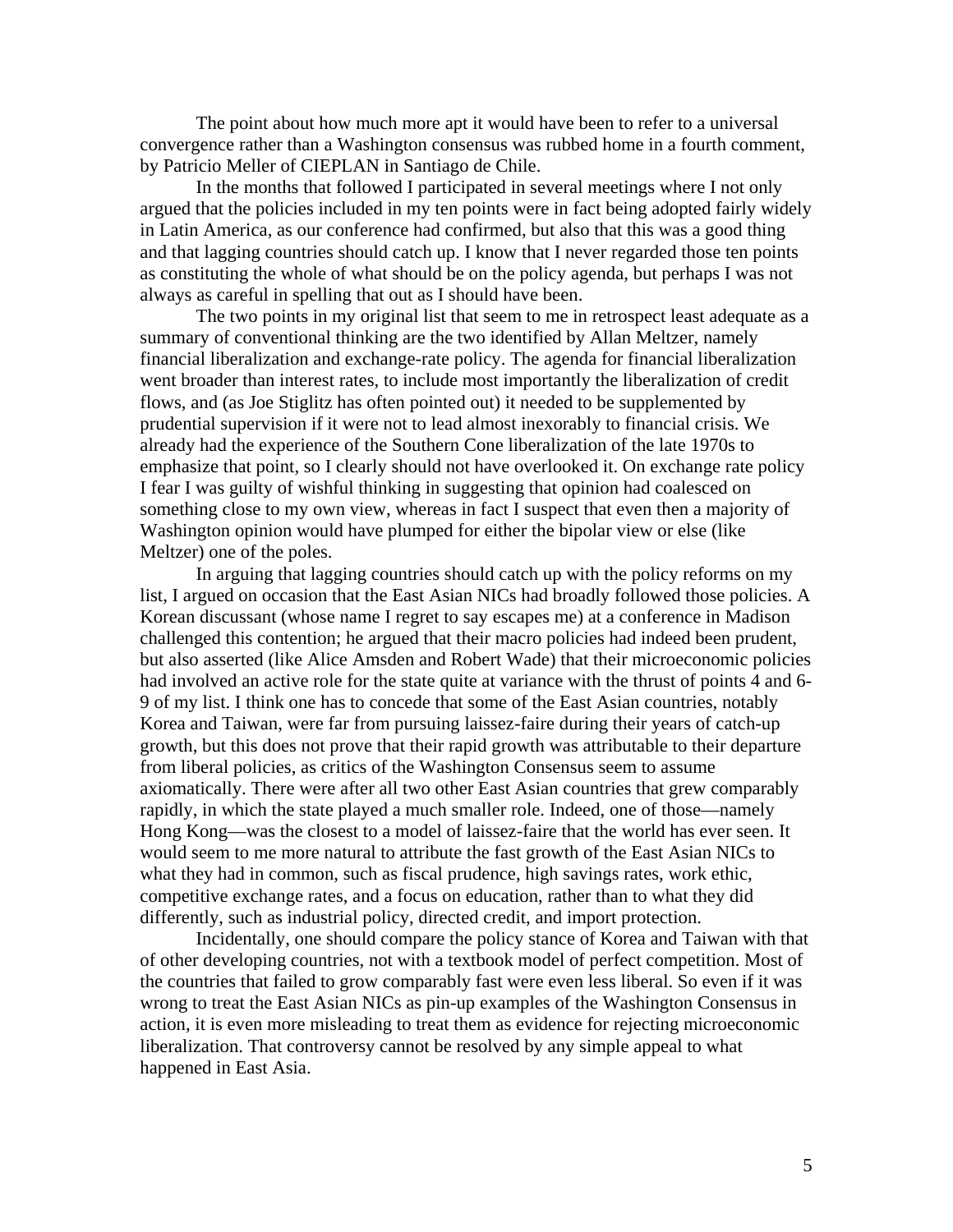But arguments about the content of the Washington Consensus have always been secondary to the wave of indignation unleashed by the name that I pinned on this list of policy reforms. Some of the reformers obviously believed that I had undercut their local standing by calling it a "Washington" agenda, and thus suggesting that these were reforms that were being imposed on them rather than being adopted at their own volition because they recognized that those were the reforms their country needed. When I invented the term I was not thinking of making propaganda for economic reform (insofar as I was contemplating making propaganda, it was propaganda for debt relief in Washington, not propaganda for policy reform in Latin America). From the standpoint of making propaganda for policy reform in Latin America, Moisés Naím (2000) has argued that in fact it was a good term in 1989, the year the coalition led by the United States emerged victorious in the Cold War, when people were searching for a new ideology and the ideology of the victors looked rather appealing. But it was a questionable choice in more normal times, and a terrible one in the world that George W. Bush has created, where mention of Washington is hardly the way to curry support from non-Americans. It was, I fear, a propaganda gift to the old left.

## **Varying Interpretations**

To judge by the sales of *Latin American Adjustment: How Much Has Happened?*, the vast majority of those who have launched venomous attacks on the Washington Consensus have not read my account of what I meant by the term. When I read what others mean by it, I discover that it has been interpreted to mean bashing the state, a new imperialism, the creation of a laissez-faire global economy, that the only thing that matters is the growth of GDP, and doubtless much else besides. I submit that it is difficult to find any of these implied by the list of ten policy reforms that I presented earlier.

 One event that I found extraordinary was to learn that many people in Latin America blamed the adoption of Washington Consensus policies for the collapse of the Argentine economy in 2001. I found this extraordinary because I had for some years been hoping against hope that Argentina would not suffer a collapse like the one that occurred, but was nonetheless driven to the conclusion that it was highly likely because of the fundamental ways in which the country had strayed from two of the most basic precepts of what I had laid out. Specifically, it had adopted a fixed exchange rate that became chronically overvalued (for reasons that were not its fault at all, let me add), and—while its fiscal deficits were smaller than in the 1980s—it had not used its boom years to work down the debt/GDP ratio. Its fiscal policy as the crisis approached was not nearly restrictive enough to sustain the currency board system. None of the good reforms along Washington Consensus lines that Argentina had indeed made during the 1990s—trade liberalization, financial liberalization, privatization, and so on—seemed to me to have the slightest bearing on the crisis. Yet Latin American populists and journalists, and even a few reputable economists, were asserting that the Washington Consensus was somehow to blame for the Argentinean implosion. I am still hoping to learn the causal channel they have in mind.

One has to conclude that the term has been used to mean very different things by different people. In fact, it seems to me that there are at least two interpretations of the term beside mine that are in widespread circulation.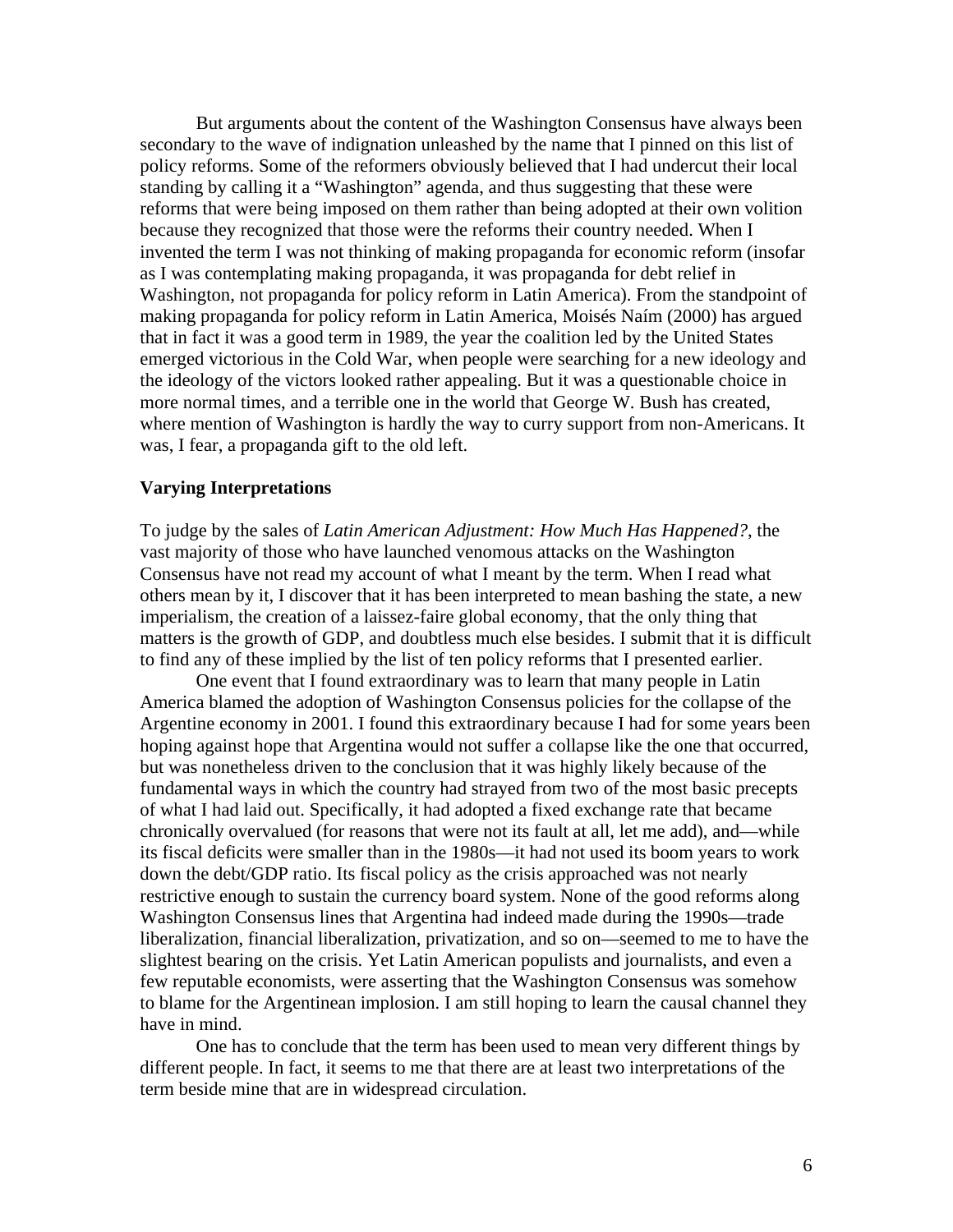One uses it to refer to the policies the Bretton Woods institutions applied toward their client countries, or perhaps the attitude of the US government plus the Bretton Woods institutions.<sup>4</sup> This seems to me a reasonable, well-defined usage. In the early days after 1989 there was not much difference between my concept and this one, but over time some substantive differences emerged. The Bretton Woods institutions increasingly came to espouse the so-called bipolar doctrine (at least until the implosion of the Argentine economy in 2001, as a direct result of applying one of the supposedly crisis-free regimes), according to which countries should either float their exchange rate "cleanly" or else fix it firmly by adopting some institutional device like a currency board. As pointed out above, that is directly counter to my version of the Washington Consensus, which called for a competitive exchange rate, which necessarily implies an intermediate regime since either fixed or floating rates can easily become overvalued. Again, the Bretton Woods institutions, or at least the IMF, came in the mid-1990s to urge countries to liberalize their capital accounts, whereas my version had deliberately limited the call for liberalization of capital flows to FDI. Both of those deviations from the original version were in my opinion terrible, with the second one bearing the major responsibility for causing the Asian crisis of 1997. But there were also some highly positive differences, as the Bank and Fund came to take up some of the issues that I had not judged sufficiently major in Latin America in 1989 to justify inclusion. I think in particular of institutional issues, especially regarding governance and corruption, in the case of the Bank, and financial sector reform as reflected in standards and codes in the case of the Fund. And by the late 1990s both institutions had replaced their earlier indifference to issues of income distribution by a recognition that it matters profoundly *who* gains or loses income.

 The third interpretation of the term "Washington Consensus" uses it as a synonym for neoliberalism or market fundamentalism. This I regard as a thoroughly objectionable perversion of the original meaning. Whatever else the term "Washington Consensus" may mean, it should surely refer to a set of policies that command or commanded a consensus in some significant part of Washington, either the US government or the IFIs or both, or perhaps both plus some other group. Even in the early years of the Reagan administration, or during Bush 43, it would be difficult to contend that any of the distinctively neoliberal policies, such as supply-side economics, monetarism, or minimal government, commanded much of a consensus, certainly not in the IFIs. And it would be preposterous to associate any of those policies with the Clinton administration. Yet most of the political diatribes against the Washington Consensus have been directed against this third concept, with those using the term this way apparently unconcerned with the need to establish that there actually was a consensus in favor of the policies they love to hate. $5$ 

 $\overline{a}$ 

<sup>&</sup>lt;sup>4</sup> For years I was oblivious to this obvious interpretation; I owe my enlightenment to Yaw Ansu of the World Bank. The fact that this usage is widespread was brought home to me vividly at a conference in Havana earlier this year. In my presentation to the conference I thought I had gone to pains to distinguish three concepts: my original one and the two variants described in the text. When my presentation was summarized by Fidel Castro, he told the assembled throng that Williamson had said he disagreed with the Washington Consensus in two ways, naming the ways (exchange rate policy and capital account liberalization) in which I had said that this version was inferior to mine!

<sup>&</sup>lt;sup>5</sup> I find it ironic that one of the chairmen of President Clinton's Council of Economic Advisers should have adopted this usage, since my understanding of the definition of the word consensus would preclude a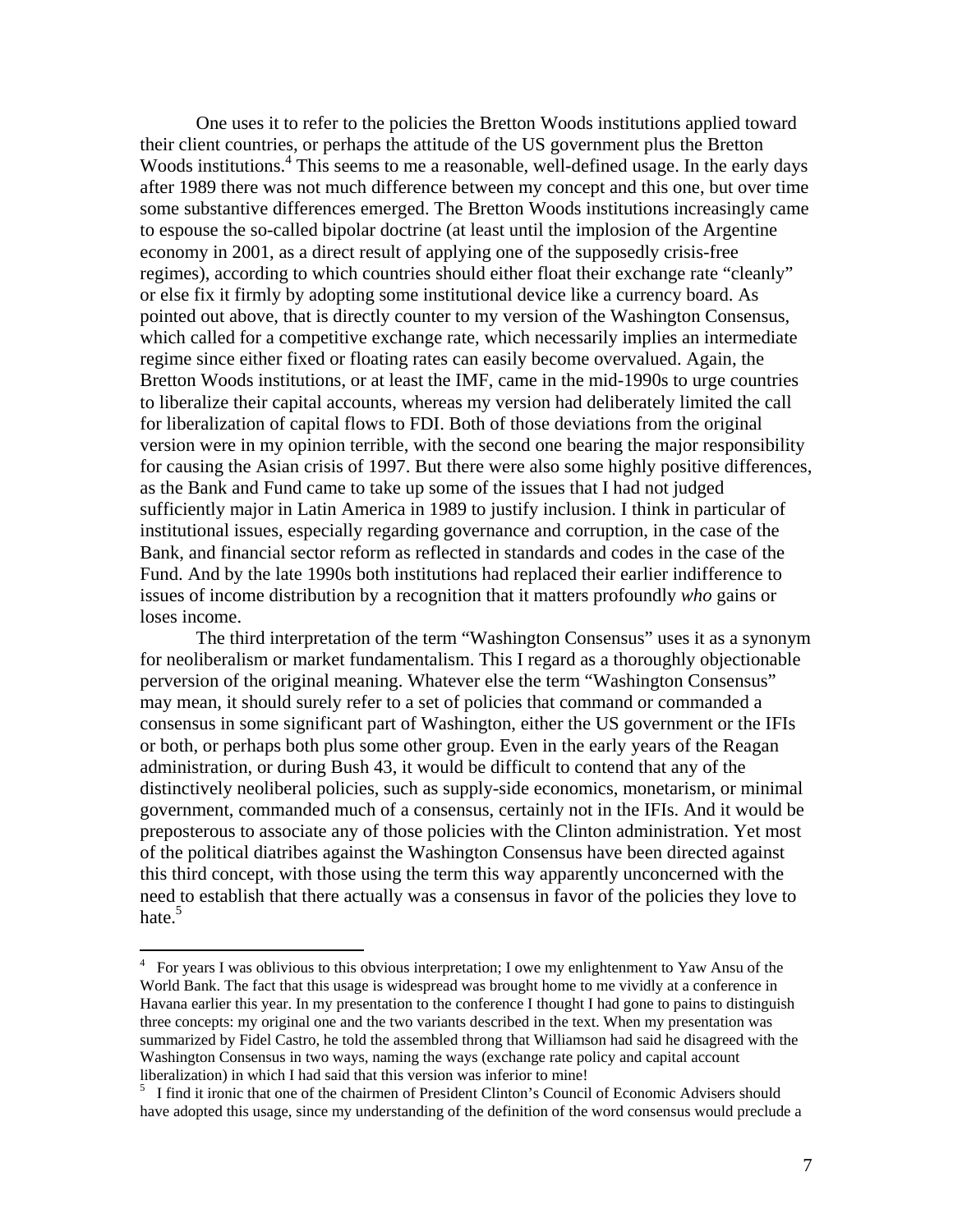Why should the term have come to be used in such different ways? I find it easy enough to see why the second usage emerged. The term initially provided a reasonable description of the policies of the Bretton Woods institutions, and as these evolved the term continued to refer to what these currently were.

 What puzzles me is how the third usage became so popular. The only hypothesis that has ever seemed to me remotely plausible is that this was an attempt to discredit economic reform by bundling a raft of ideas that deserve to be consigned to oblivion along with the list of commonsense proreform proposals that constituted my original list. This was doubtless facilitated by the name that I had bestowed on my list, which gave an incentive to anyone who disliked the policies or attitudes of the US government or the IFIs to join in a misrepresentation of the policies they were promoting.

In any event, surely intellectual integrity demands a conscientious attempt in the future to distinguish alternative concepts of the Washington Consensus. Semantic issues may not be the most exciting ones, but being clear about the way in which terms are being used is a necessary condition for serious professional discussion. The practice of dismissing requests for clarification as tedious pedantry should be unacceptable. Perhaps then more critics would follow the example of the Korean discussant to whom I referred earlier who laid out precisely which elements of my original agenda he objected to. Or if a critic chooses to use the third concept, then surely he should say that he is talking about a concept of the Washington Consensus that has never commanded a consensus in Washington.

## **The Future**

However much exception I may take to some of the assaults that have been made on the Washington Consensus, I have to admit that I too am uncomfortable if it is interpreted as a comprehensive agenda for economic reform. Even in 1989, there was one objective of economic policy that I regard as of major importance but that found only very tenuous reflection in the Consensus.<sup>6</sup> Since then fifteen years have passed, and it would be remarkable (and depressing) if no new ideas worthy of inclusion in the policy agenda had emerged. Hence there are two reasons why my policy agenda of today can differ from the Washington Consensus as I laid it out in 1989: because I am not limiting myself to doctrines able to command a consensus but am presenting what I believe deserves to be done, and because time has passed and ideas have developed.

 A book that I co-edited last year (Kuczynski and Williamson 2003) addressed the issue of delineating a policy agenda appropriate for Latin America in the current decade. Note that this new agenda, like the original Washington Consensus, was aimed specifically at Latin America at a particular moment of history, rather than claiming to be

Washington Consensus including anything to which he took serious objection while in office as either chairman of the US Council of Economic Advisers or Chief Economist at the World Bank. 6

 $6\,$  I am referring to equity, which did not play a larger role because I regret to say that I could not convince myself that the Washington of 1989 (or 2004, for that matter) agreed that equity was of any consequence. The one respect in which it did appear was in the second point, which said that public expenditure should be redirected from non-merit subsidies, defense, and administration toward things like primary education, health, and infrastructure that would be both pro-growth and pro-equity. This doctrine that had by then become well-established in the World Bank.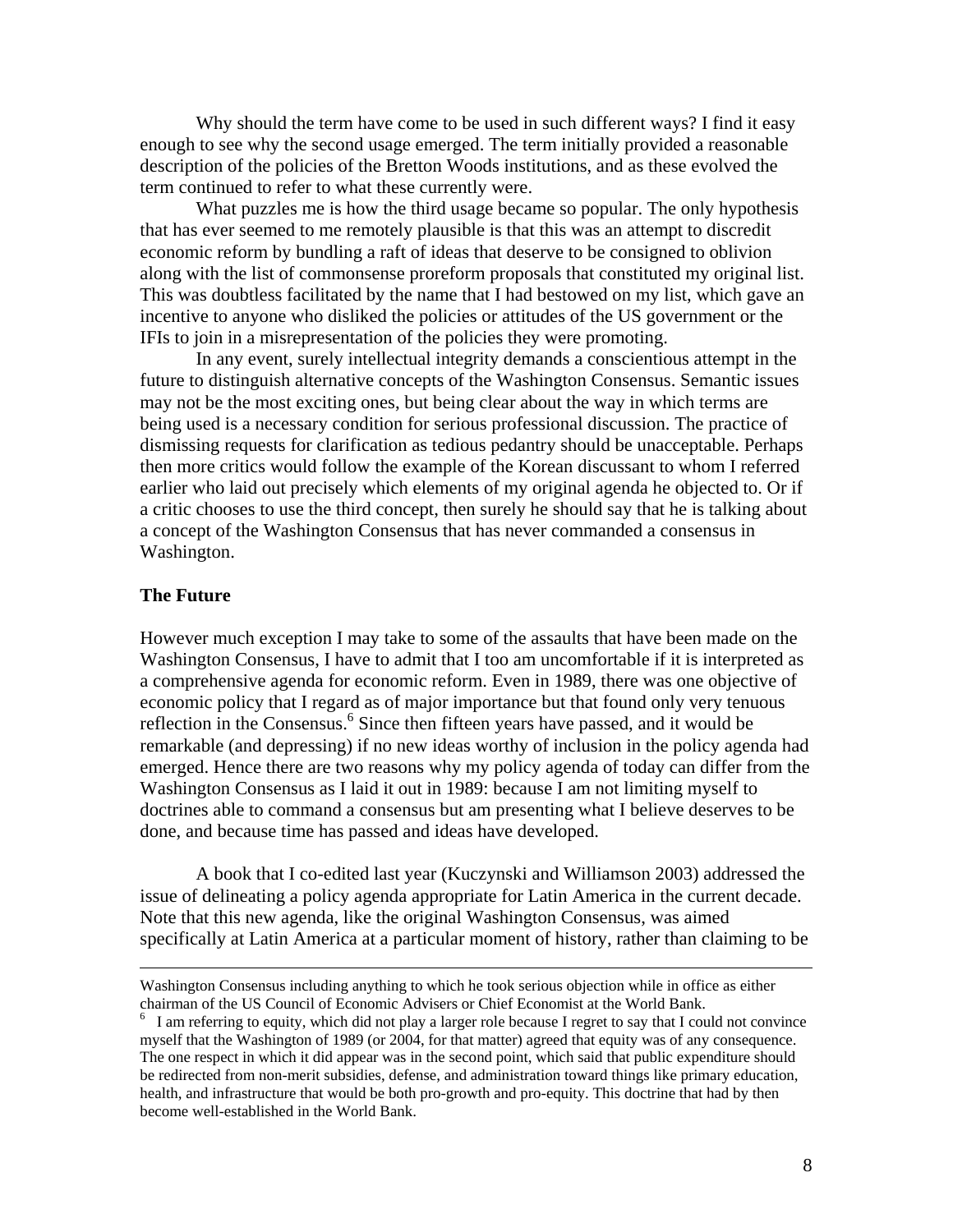a text for all countries at all times as many critics have interpreted it to be. We identified four major topics that ought to be included.

 The first of these is stabilization policy. The need for more pro-active policies to keep the economy on an even keel has been driven home with great force in recent years by the horrifying price that many emerging markets have paid for the crises to which so many have been exposed. When I drew up the Washington Consensus the overwhelming need, at least in Latin America, was to conquer inflation, so that was the macroeconomic objective that I emphasized. Had it occurred to me that my list would be regarded in some quarters as a comprehensive blueprint for policy practitioners, I hope that I would have added the need for policies designed to crisis-proof economies and stabilize them against the business cycle (the sort of measures that Ricardo Ffrench-Davis has advocated under the heading of "reforming the reforms").

 A first implication is to use fiscal policy as a countercyclical tool, insofar as possible. The most effective way to do this seems to be to strengthen the automatic stabilizers and let them operate. (It seems unlikely that emerging markets would have more success with discretionary fiscal policy than the developed countries have had.) Most developing countries have been precluded from doing even this by a need to keep the markets happy, which has required deflationary fiscal policy during difficult times. The way to end this is to use booms to work down debt levels to a point at which the market will consider them creditworthy, which means that countercyclical fiscal policy can be initiated only during the boom phase of the cycle.

 Obviously there are other tools besides fiscal policy that may help minimize the probability of encountering a crisis, and its cost if it nevertheless occurs. Exchange rate policy may be the most crucial, since many of the emerging-market crises of recent years have originated in the attempt to defend a more-or-less fixed exchange rate. For this reason most countries have abandoned the use of fixed or predetermined exchange rates in favor of some version of floating. However, there is still an important difference of view between those who think of floating as implying a commitment on the part of the government not to think about what exchange rate is appropriate, versus those who take the view that floating is simply avoidance of a commitment to defend a particular margin. In the latter view, which I share, it is still perfectly appropriate for a government to have a view on what range of rates would be appropriate, and to slant policy with a view to pushing the rate toward that range, even if it avoids guaranteeing that the rate will stay within some defined margins. In particular, I would argue that while a government should freely allow depreciation in order to avoid or limit the damage of a crisis, it should if necessary be proactive in seeking to limit appreciation in good times, when investors are pushing in money. If a country has a sufficiently efficient and uncorrupt civil service to be able to make capital controls (like the Chilean uncompensated reserve requirement of the 1990s) work (and not all countries do!), then it should be prepared if necessary to use capital controls to limit the inflow of foreign funds and hence help maintain a competitive exchange rate.

 Monetary policy is also highly pertinent to countercyclical policy. Many countries, especially those that have abandoned a fixed exchange rate and were therefore seeking a new nominal anchor, have told their central bank to use an inflation targeting framework to guide monetary policy. This appears a sensible choice, provided at least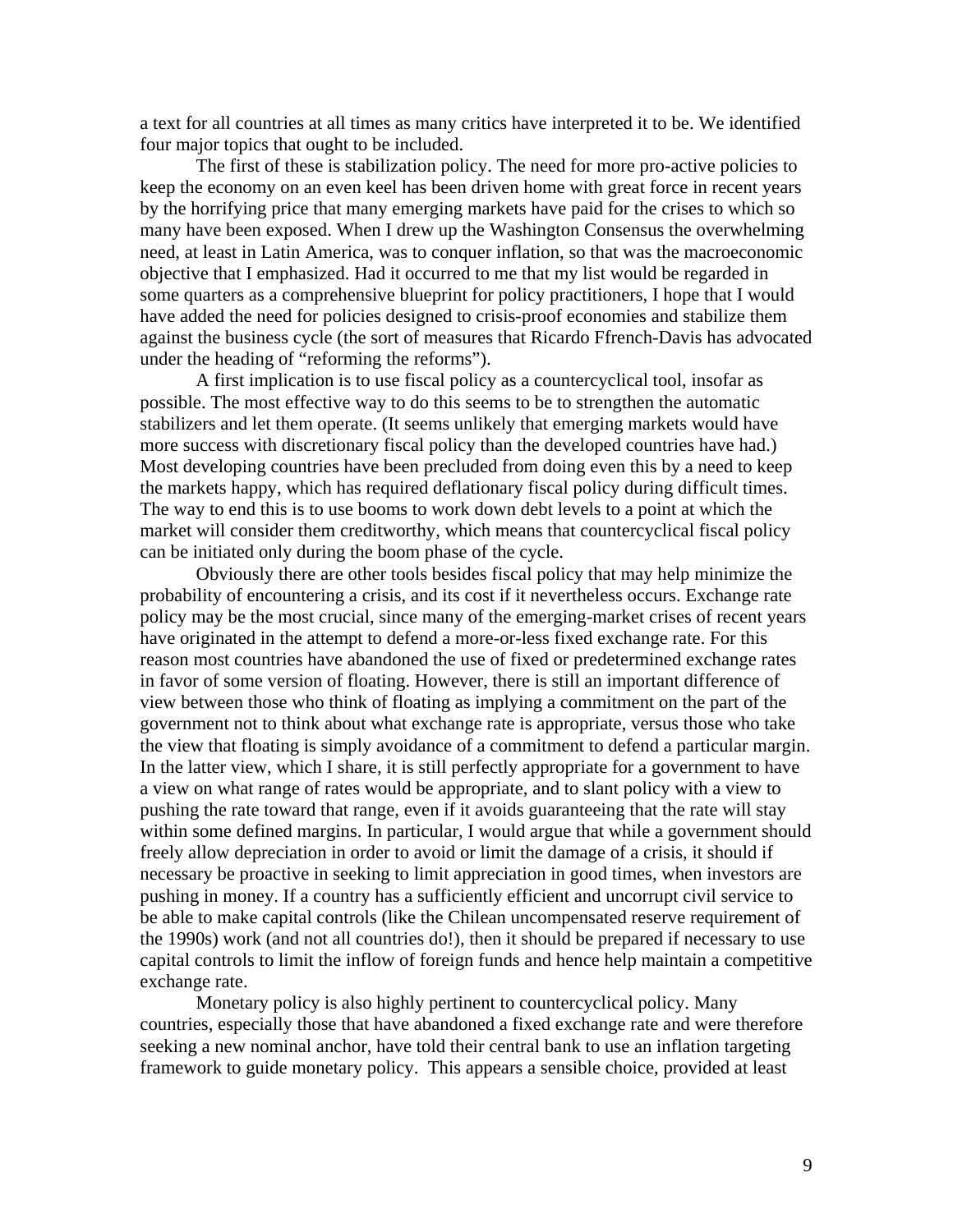that it is not interpreted so rigidly as to preclude some regard for the state of the real economy when setting monetary policy.

 Recent experience has demonstrated conclusively that the severity of a crisis is magnified when a country has a large volume of debt denominated in foreign exchange (see e.g. Goldstein and Turner 2004). This is because currency depreciation, which does—and should—occur when a crisis develops, increases the real value of the debts of those who have their obligations denominated in foreign currency. If the banks took the exchange risk by borrowing in foreign currency and on-lending in local currency, then their solvency will be threatened directly. If they sought to avoid that risk by on-lending in foreign currency, then their debtors' financial position will be undermined (especially if they are in the nontradable sector), and the banks are likely to end up with a large volume of bad loans, which may also threaten their solvency. If the government contracted foreign currency debt (or allowed the private sector to shield itself by unloading its foreign currency debt when conditions turned threatening), then the effect of a currency depreciation will be to increase public-sector debt and thereby undermine confidence at a critical time. Whatever the form of such borrowing, it can intensify any difficulties that may emerge. The solution is to curb borrowing in foreign currency. The government can perfectly well just say no when deciding the currency composition of its own borrowing and issue bonds in local currency (as more and more emerging markets are now starting to do). Bank supervision can be used to discourage bank borrowing, and lending, in foreign exchange. The more difficult issue is foreign-currency borrowing by corporations. To prevent that would require the imposition of controls on the form of foreign borrowing. Perhaps it makes more sense to content oneself with discouraging, rather than completely preventing, foreign currency–denominated borrowing. That could be achieved by taxation policy, which could give less tax relief for interest payments on foreign-currency loans, and/or charge higher taxes on interest receipts on such loans.

 Obviously crisis-proofing an economy may require attention to other issues. For example, in many countries subnational government units face a soft budget constraint, which for well-known reasons is not good for stabilization policy. But the purpose of this section is to give an idea of the issues that are important in designing a policy agenda, not to write a comprehensive account of every issue that may face a policy practitioner, so I will leave this first issue.

 The second general heading of our policy agenda consisted of pushing on with the liberalizing reforms that were embodied in the original Washington Consensus, and extending them to areas like the labor market where economic performance is being held back by excessive rigidity. One does not have to be some sort of market fundamentalist who believes that less government is better government and that externalities can safely be disregarded in order to recognize the benefits of using market forces to coordinate activity and motivate effort. This proposition is such a basic part of economic thinking that it is actually rather difficult to think of a work that conclusively establishes its truth. But there are a variety of indirect confirmations, from the universal acclaim that meets the abandonment of rationing to the success of emissions trading in reducing pollution at far lower cost than was anticipated.

 It is certainly true that the move to adopt a more liberal policy stance in many developing countries over the past two decades has as yet had the hoped-for effect of stimulating growth in only a few countries, like India. The results have not been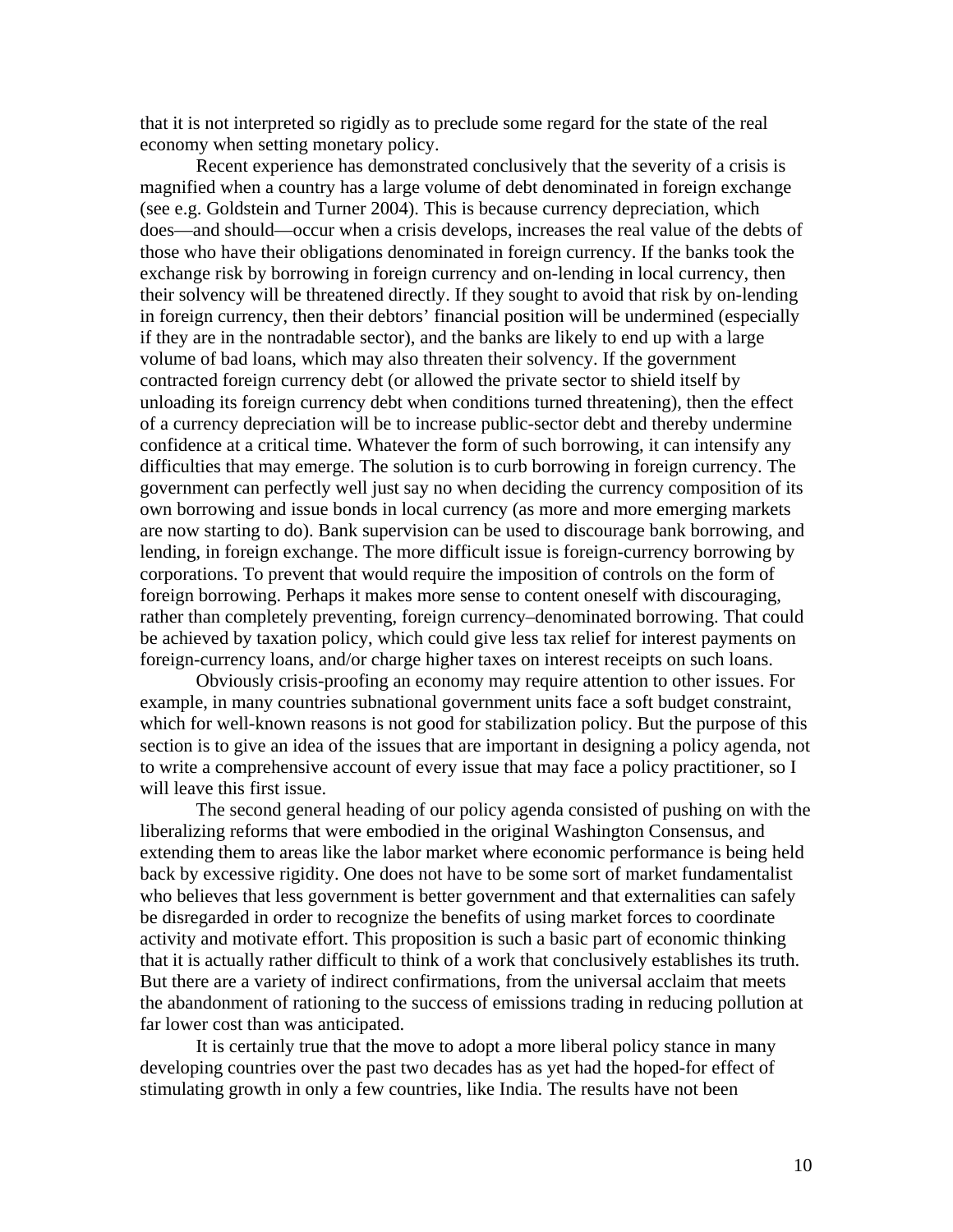comparably encouraging in, say, Latin America (Ocampo 2004, Kuczynski and Williamson 2003). But the blame for this seems to me to lie in the misguided macroeconomic policies—like allowing exchange rates to become overvalued and making no attempt to stabilize the cycle—that accompanied the microeconomic reforms, rather than in the latter themselves. The same was true in the United Kingdom under Mrs. Thatcher and in New Zealand when Roger Douglas was finance minister; both undertook far-reaching microeconomic liberalizations that can now be seen to have arrested and even reversed the relative decline of those countries, but their peoples saw no benefits for the best part of a decade because of the primitive macro policies that accompanied the micro reform.

 When we asked what is today most in need of liberalization in Latin America, we concluded that it is the labor market. Around 50 percent of the labor force in many Latin American countries is in the informal sector. This means that they do not enjoy even the most basic social benefits, like health insurance, some form of safeguard against unemployment, and the right to a pension in old age. What people do get is the right to maintain through thick and thin a formal-sector job if they are lucky enough to have one, and a wide range of social benefits that go along with all formal-sector jobs. Not all these benefits appear to be highly valued, to judge by the stories of workers taking second jobs to supplement what they can earn in their guaranteed maximum of 40 hours, or taking another job during their guaranteed summer vacations. So we proposed to flexibilize firing for good reason and curtail the obligation to pay those elements of the social wage that appear less appreciated, in the belief that this will reduce the cost of employing labor in the formal sector and so lead to more hiring and greater efficiency. There is an abundant economic literature that concludes that the net effect of making it easier to fire workers is to increase employment net.

 The third element of our proposed policy agenda consists of building or strengthening institutions. This is hardly novel; the importance of institution building has in fact become the main new thrust of development economics in the 15 years since the Washington Consensus was first promulgated. Which particular institutions are most in need of strengthening tends to vary from one country to another, so the possibility of generalizing is limited, but archaic judiciaries, rigid civil service bureaucracies, oldfashioned political systems, teachers' unions focused exclusively on producer interests, and weak financial infrastructures are all common.

One institutional reform that we certainly did not advocate was introduction of industrial policy, meaning by this a program that requires some government agency to "pick winners" (to help companies that are judged likely to be able to contribute something special to the national economy). As argued before, there is little reason to think that industrial policies were the key ingredient of success in East Asia (see also Noland and Pack 2003). But we did have a lot more sympathy for a cousin of industrial policy usually referred to as a national innovation system. This does not require government to start making business judgments; it instead has government seek to create an institutional environment in which those firms that want to innovate find the necessary supporting infrastructure. A national innovation system is about government creating institutions to provide technical education, to promote the diffusion of technological information, to fund precompetitive research, to provide tax incentives for R&D, to encourage venture capital, to stimulate the growth of industrial clusters, and so on. While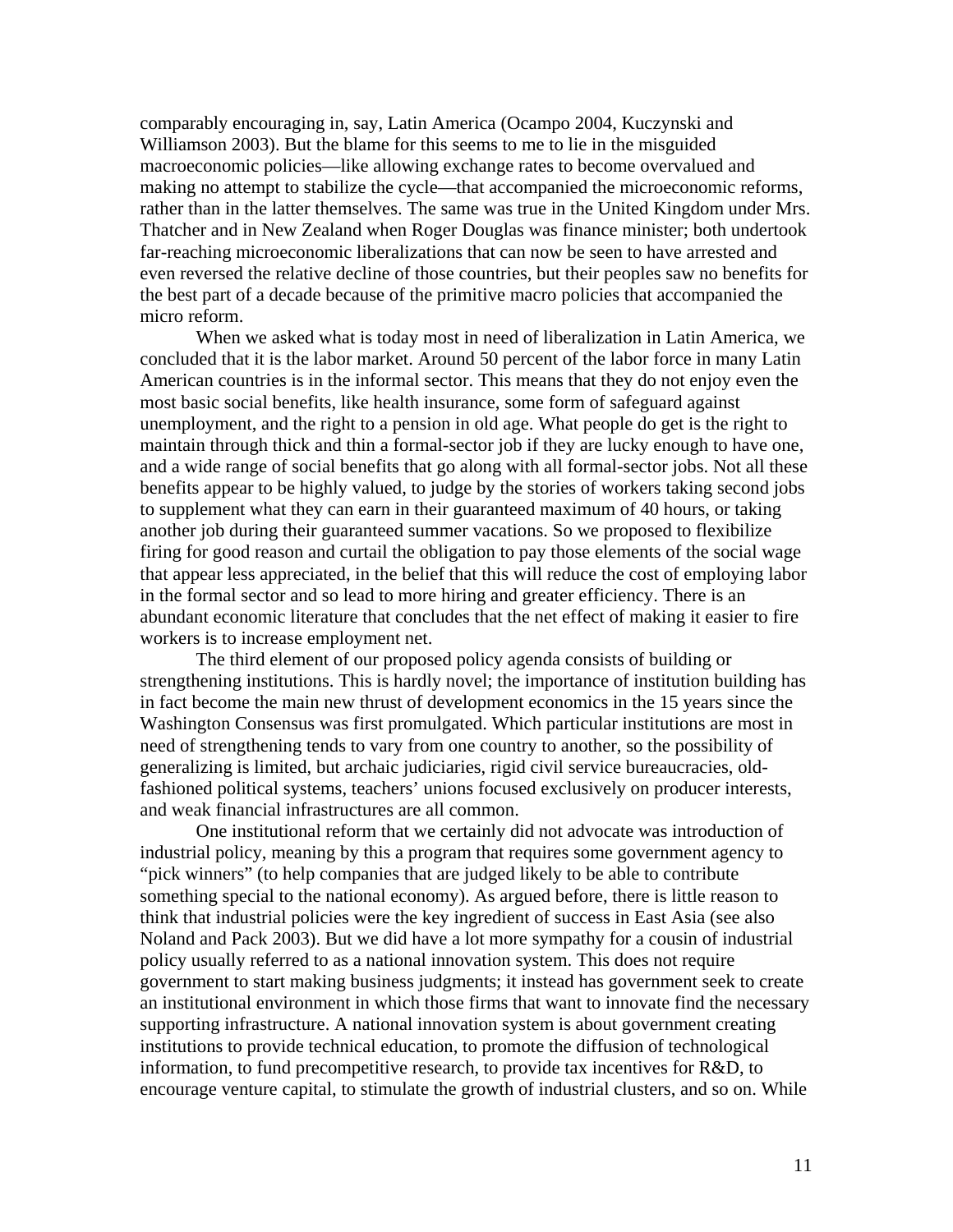there is still ample scope for productivity to increase in Latin America by copying best practices developed in the rest of the world, it may need an act of Schumpeterian innovation—and therefore the sort of technologically supportive infrastructure that comprises a national innovation system—to bring world best practice to Latin America (ECLAC 1995, part 2).

 The final element of the policy agenda is intended to combat the neglect of equity that was as true of the Washington Consensus as it has long been of economics in general. We suggested that it is important for governments to target an improved distribution of income in the same way that they target a higher rate of growth. Where there are opportunities for win-win solutions that will both increase growth and improve income distribution (such as, maybe, redirecting public education subsidies from universities to primary schools), they should be exploited. But the more fundamental point is that there is no intellectual justification for arguing that *only* win-win solutions deserve to be considered. One always needs to be aware of the potential cost in terms of efficiency (or growth) of actions to improve income distribution, but in a highly unequal region like Latin America opportunities for making large distributive gains for modest efficiency costs deserve to be seized.

 Progressive taxes are the classic instrument for redistributing income. One of the more questionable aspects of the reforms of the past decade in Latin America has been the form that tax reform has tended to take, with a shift in the burden of taxation from income taxes (which are typically at least mildly progressive) to consumption taxes (which are usually at least mildly regressive). While the tax reforms that have occurred have been useful in developing a broader tax base, it is time to reverse the process of shifting from direct to indirect taxation; effort should now focus on increasing direct tax collections. For incentive reasons one may want to avoid increasing the marginal tax rate on earned income, but that still leaves at least three possibilities:

- The development of property taxation as a major revenue source (it is the most natural revenue source for the subnational government units that are being spawned by the process of decentralization that has rightly become so popular).
- The elimination of tax loopholes, not only so as to increase revenue but also to simplify tax obligations and thus aid enforcement.
- Better tax collection, particularly of the income earned on flight capital parked abroad, which will require the signing of tax information-sharing arrangements with at least the principal havens for capital flight.

Increased tax revenue needs to be used to increase spending on basic social services, including a social safety net as well as education and health, so that the net effect will be a significant impact in terms of reducing inequality, particularly by expanding opportunities for the poor.

 With the best will in the world, however, what is achievable through the tax system is limited, in part by the fact that one of the things that money is good at buying is advice on how to minimize a tax bill. Really significant improvements in distribution will come only by remedying the fundamental weakness that causes poverty, which is that too many people lack the assets that enable them to work their way out of poverty. The basic principle of a market economy is that people exchange like value for like value. Hence in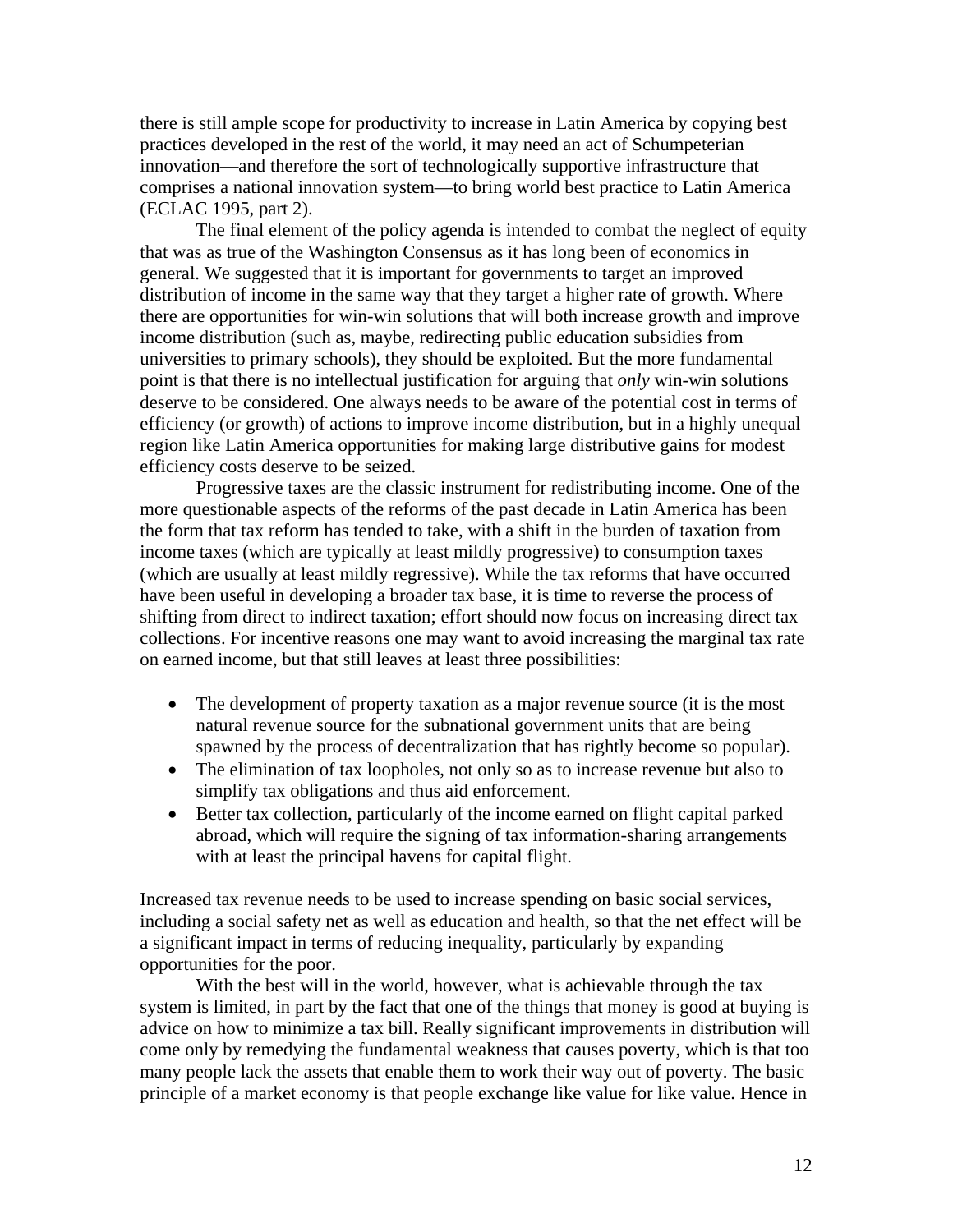order to earn a decent living the poor must have the opportunity to offer something that others want and will pay to buy: those who have nothing worthwhile to offer because they have no assets are unable to earn a decent living. The solution is not to abolish the market economy, which was tried in the communist countries for 70 years and proved a disastrous dead end, but to give the poor access to assets that will enable them to make and sell things that others will pay to buy. That means:

- **Education**. There is no hope unless the poor get more human capital than they have had in the past. Latin America has made some progress in improving education in the last decade, but it is still lagging on a world scale.
- **Titling programs** to provide property rights to the informal sector and allow Hernando de Soto's "mystery of capital" to be unlocked (de Soto 2000).
- **Land reform**. The Brazilian program of recent years to help peasants buy land from *latifundia* landlords provides a model. Landlords do not feel their vital interests to be threatened and therefore they do not resort to extreme measures to thwart the program. Property rights are respected. The peasants get opportunities but not handouts, which seems to be what they want.
- **Microcredit**. Organizations to supply microcredit are spreading, but they still serve only about 2 million of Latin America's 200 million poor. The biggest obstacle to an expanded program consists of the very high real interest rates that have been common in the region. These high interest rates mean either that microcredit programs have a substantial fiscal cost and create an incentive to divert funds to the less poor (if interest rates are subsidized), or (otherwise) that they do not convey much benefit to the borrowers. Macro policy in a number of countries needs to aim to reduce market interest rates over time, which will inter alia facilitate the spread of microcredit.

In the best of worlds such policies will take time to produce a social revolution, for the very basic reason that they rely on the creation of new assets, and it takes time to produce new assets. But, unlike populist programs, they do have the potential to produce a real social revolution if they are pursued steadfastly. And they could do so without undermining the wellbeing of the rich, thus holding out the hope that these traditionally fragmented societies might finally begin to develop real social cohesion.

## **Concluding Remarks**

Some may ask whether it matters whether people declare themselves for or against the Washington Consensus. If the battles are essentially semantic, why don't we all jump on its grave and get on with the serious work of pursuing an updated policy agenda?

 Good question, but perhaps there is a serious answer. When a serious economist attacks the Washington Consensus, the world at large interprets that as saying that he believes there is a serious intellectual case against disciplined macroeconomic policies, the use of markets, and trade liberalization—the three core ideas that were embodied in the original list and that are identified with the IFIs. Perhaps there is such a case, but I have not found it argued in Stiglitz (2002) or anywhere else. If the term is being used as a pseudonym for market fundamentalism, then the public read into it a declaration that the